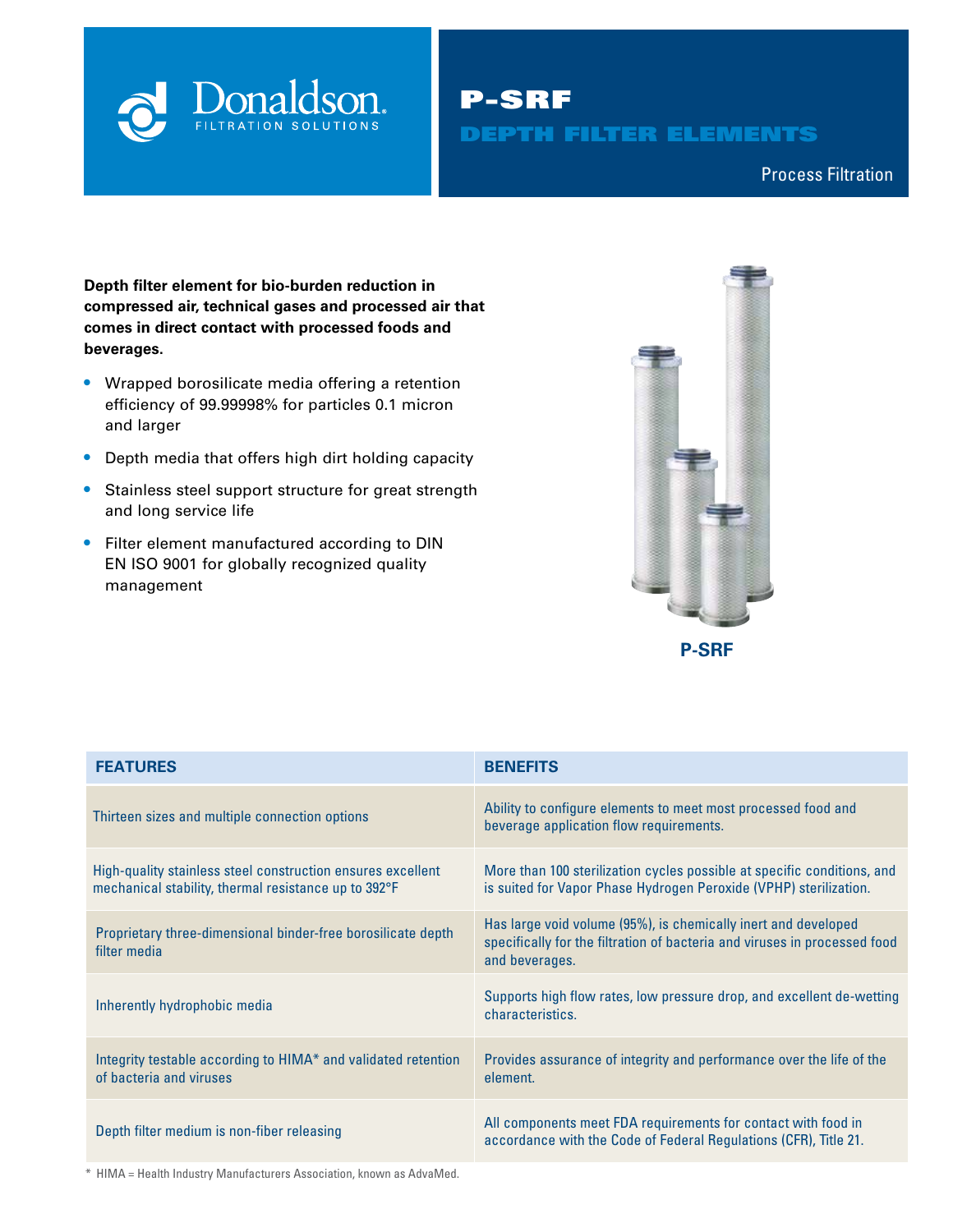# INDUSTRIES AND APPLICATIONS

### **Industries**

- **•** Food and beverage
- **•** Bottled Water
- **•** Wine

## **Applications**

- **•** PET Bottle Blowing
- **•** Aseptic packaging of processed foods and beverages
- **RETENTION OF MICROORGANISMS**

The procedure for microbiological evaluation is outlined by HIMA\*. The filter element was challenged with a minimum of 107 viable *Brevundimonas diminuta* microorganisms to each square centimeter of effective filtration area. The bacterial challenge is quantified by expressing the filter element efficiency to remove the challenge organism from the challenge suspension as a Log Reduction Value (LRV).

LRV =  $\text{Log}_{10}$  (quantity of organisms in the challenge minus quantity of organisms after filtration)

*Brevundimonas diminutas* **(≥ 0.2 μm) LRV > 7 MS2 Coliphage (≥ 0.02 μm) LRV > 9**

## SPECIFICATIONS

| <b>Temperature Range</b>                   | -4°F to 392°F (≥302°F only for dry compressed air)                                                                                                                                                                                |  |
|--------------------------------------------|-----------------------------------------------------------------------------------------------------------------------------------------------------------------------------------------------------------------------------------|--|
| <b>Effective Filtration Area (nominal)</b> | $0.5$ ft <sup>2</sup> per 10 inch element<br>(For other element sizes see Correction Factors Filtration Surface Area)                                                                                                             |  |
| <b>Absolute Retention Rate</b>             | $≥99.99998\%$ at $≥0.01$ µm                                                                                                                                                                                                       |  |
| <b>Bacterial/Viral Retention</b>           | Scientifically validated by an independent institute via:<br>Brevundimonas diminutas aerosol challenge and<br><b>MS2 Coliphage aerosol challenge</b>                                                                              |  |
| <b>Integrity Test Values</b>               | DOP Test according to HIMA > 99.99998%                                                                                                                                                                                            |  |
| <b>Configurations</b>                      | UF: Push-in connection and flat end cap<br>P7: 2 x 226 o-rings, 2 bayonet locking tabs and locating fin<br>Other connections available upon request                                                                               |  |
| <b>Maximum Differential Pressure</b>       | 75 psid (-4°F to 302°F), regardless of the system pressure or flow direction                                                                                                                                                      |  |
| <b>Typical Continuous Air Service Life</b> | 12 months recommended changeout cycle                                                                                                                                                                                             |  |
| <b>Typical Vent Service Life</b>           | 6 months recommended changeout cycle                                                                                                                                                                                              |  |
| <b>Cumulative Steam Time</b>               | 250°F, Saturated Steam ≥100 cycles (30 minutes)<br>Figures based on steaming resistance lab tests.<br>Filter elements must be checked in actual use.<br><b>Contact Donaldson for recommended Autoclaving/Steaming procedures.</b> |  |

**•** Distilled Spirits

**•** Fermentation Air

- **•** Juice
- **•** Dairy
- **•** Brewery
- **•** Food Ingredients

\* Viton is a registered trademark of DuPont Performance Elastomers L.L.C.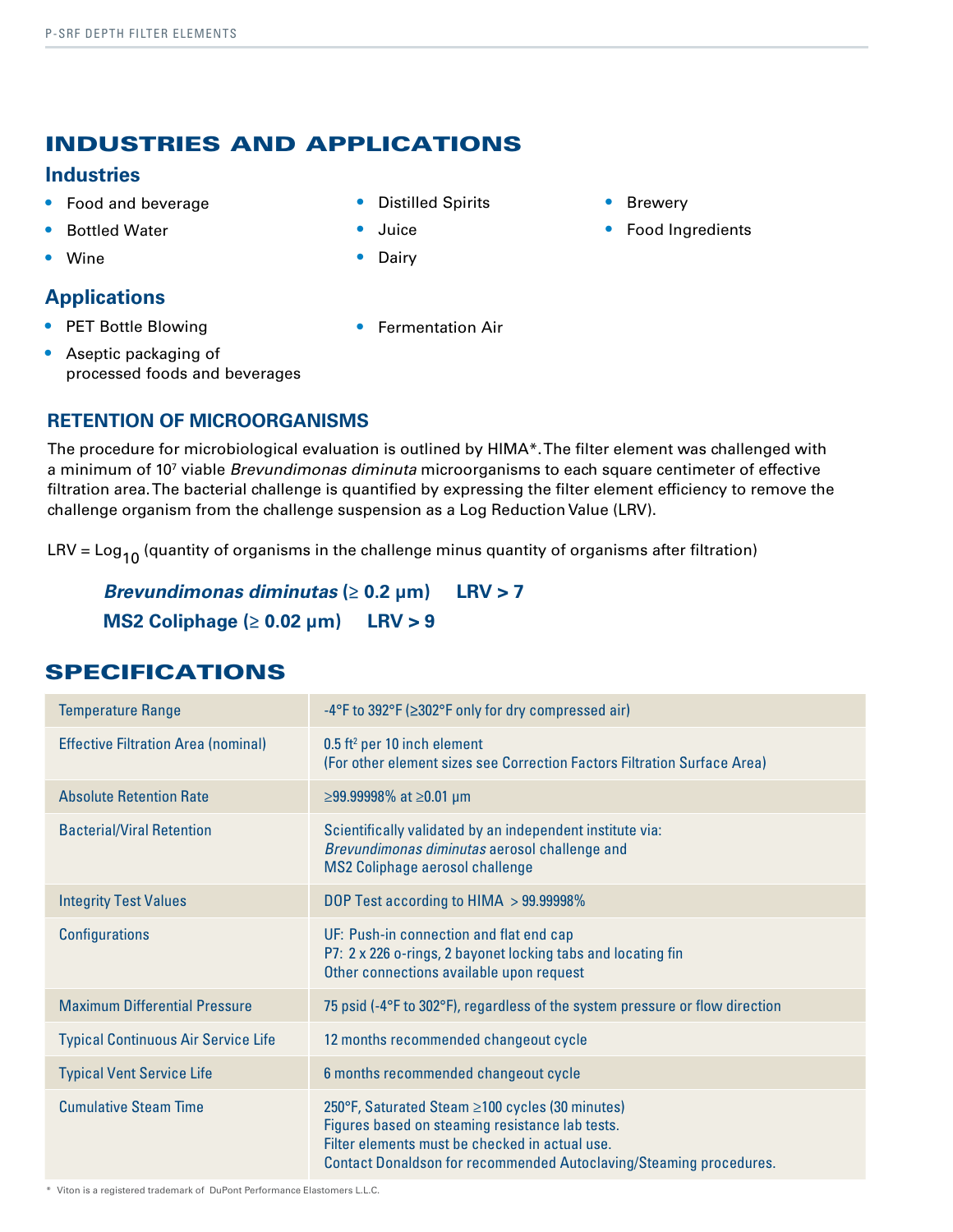| <b>MATERIALS</b>          | <b>CFR TITLE 21</b>                                                          |                                              |
|---------------------------|------------------------------------------------------------------------------|----------------------------------------------|
| <b>Filter Media</b>       | <b>Borosilicate</b>                                                          | 177.2660                                     |
| <b>Upstream Support</b>   | <b>PTFE</b>                                                                  | 177.1550                                     |
| <b>Downstream Support</b> | <b>PTFE</b>                                                                  | 177.1550                                     |
| <b>Outer Guard</b>        | 304 SS                                                                       | 211.65                                       |
| <b>Inner Guard</b>        | 304 SS                                                                       | 211.65                                       |
| <b>End Caps</b>           | 304 SS                                                                       | 211.65                                       |
| <b>Poting Compound</b>    | <b>Silicone</b>                                                              | 177.2600                                     |
| <b>0-Rings Standard</b>   | <b>Silicone</b>                                                              | 177.2600                                     |
| <b>O-Rings Optional</b>   | <b>Buna</b><br><b>EPDM</b><br><b>PTFE</b> over silicone<br>PTFE over Viton®* | 177.2600<br>177.2600<br>177.1550<br>177.1550 |

\* Viton is a registered trademark of DuPont Performance Elastomers L.L.C.

## **UF PUSH-IN CONNECTION**

|                        | <b>Dimensions (inches)</b> |      |                 |                |      |                         |
|------------------------|----------------------------|------|-----------------|----------------|------|-------------------------|
| <b>Element</b><br>Size | A                          | B    | C<br>$(I.D.)^*$ | C<br>$(0.D)^*$ | D    | Correction<br>Factors** |
| 03/10                  | 3.0                        | 0.43 | 0.79            | 1.20           | 1.65 | 0.12                    |
| 04/10                  | 4.1                        | 0.43 | 0.79            | 1.20           | 1.65 | 0.17                    |
| 04/20                  | 4.1                        | 0.55 | 0.98            | 1.46           | 2.05 | 0.19                    |
| 05/20                  | 5.0                        | 0.55 | 0.98            | 1.46           | 2.05 | 0.25                    |
| 05/25                  | 5.0                        | 0.55 | 0.98            | 1.46           | 2.44 | 0.32                    |
| 07/25                  | 7.1                        | 0.55 | 0.98            | 1.46           | 2.44 | 0.47                    |
| 05/30                  | 5.0                        | 0.63 | 2.00            | 2.40           | 3.39 | 0.46                    |
| 07/30                  | 7.1                        | 0.63 | 2.09            | 2.40           | 3.39 | 0.68                    |
| 10/30                  | 10.0                       | 0.63 | 2.09            | 2.40           | 3.39 | 1.00                    |
| 15/30                  | 15.0                       | 0.63 | 2.09            | 2.40           | 3.39 | 1.55                    |
| 20/30                  | 20.0                       | 0.63 | 2.09            | 2.40           | 3.39 | 2.10                    |
| 30/30                  | 30.0                       | 0.63 | 2.09            | 2.40           | 3.39 | 3.28                    |
| 30/50                  | 30.0                       | 0.63 | 3.20            | 3.50           | 5.50 | 5.89                    |



\* Plug-type connection with double o-ring \*\* Correction factors filtration surface area

# **P7 CONNECTION**

|             | Dimensions (inches) |       |      |  |
|-------------|---------------------|-------|------|--|
| <b>Size</b> | А                   | B     | C    |  |
| 5''         | 4.92                | 7.48  | 2.22 |  |
| 10"         | 9.84                | 12.40 | 2.22 |  |
| 20"         | 19.68               | 22.24 | 2.22 |  |
| 30''        | 29.53               | 32.08 | 2.22 |  |

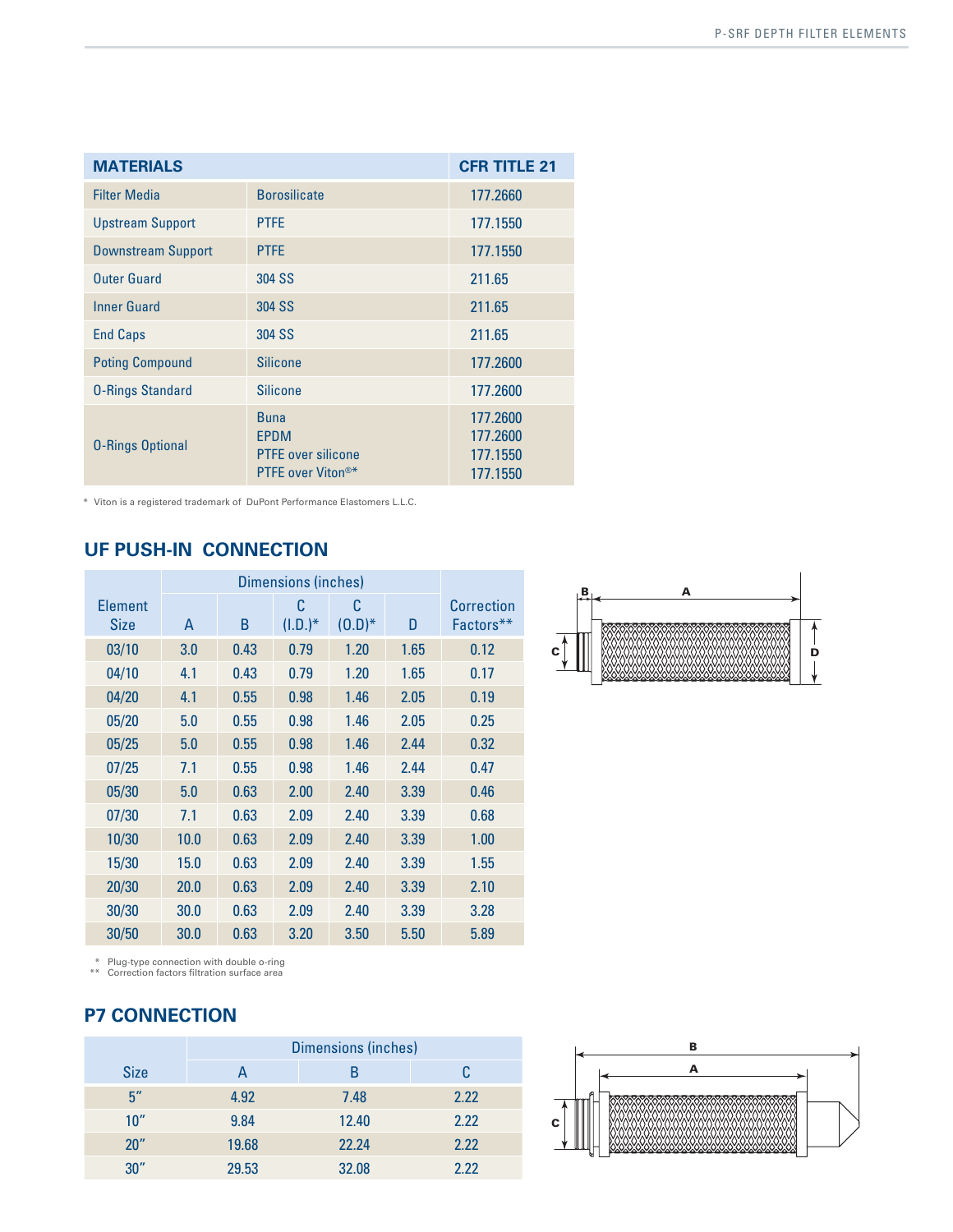#### **QUALITY ASSURANCE**

All P-SRF sterile air filter elements are 100% integrity tested during manufacture and are marked with type and lot number. All P-SRF elements have been inspected and released by Quality Assurance as having met the following requirements:

- All filters are fabricated without the use of binders, adhesives, additives or surface active agents.
- **•** All filter components based on plastics are non-toxic and are certified bio-safe in accordance with current USP Class VI Tests for Plastics.
- **•** All sterile filters are integrity tested according to ASTM D 2986-91 and DIN EN 1822 to verify compliance with established quality and design specifications and to assure consistent and reliable performance.
- **•** A Factory Test Certification according to DIN EN 10204 is available upon request.

#### **FLOW CHARACTERISTICS P-SRF FILTER ELEMENT**

Proper sizing and component selection of sterile air filtration systems is essential to ensuring that your application is operating as effectively and efficiently as possible.

For most compressed air applications, Donaldson recommends choosing the P-SRF filter size that produces a differential pressure (pressure drop) of less than 3 psi. This will ensure a favorable balance between initial cost, energy savings, and dirt holding capacity.

1. Divide flow rate in SCFM by the correction factor corresponding to operating pressure.

| 2. Divide desired pressure drop in PSI by the  |
|------------------------------------------------|
| answer obtained in step 1. Use the table below |
| to choose the element size whose correction    |
| factor most closely matches this answer.       |

| <b>OPERATING</b><br><b>PRESSURE (PSIG)</b> | <b>CORRECTION</b><br><b>FACTOR</b> |
|--------------------------------------------|------------------------------------|
| 0                                          | 1.0                                |
| 15                                         | 2.0                                |
| 30                                         | 3.1                                |
| 45                                         | 4.1                                |
| 60                                         | 5.1                                |
| 75                                         | 6.2                                |
| 90                                         | 7.2                                |
| 100                                        | 7.9                                |
| 150                                        | 11.3                               |
| 200                                        | 14.8                               |
| 250                                        | 18.2                               |
| 300                                        | 21.7                               |

#### **CORRECTION FACTOR OPTIMAL FILTER ELEMENT SIZE** 0.384 03/10 0.271 04/10 0.243 04/20 0.184 05/20 0.144 05/25 0.098 07/25 0.100 05/30 0.068 05/30 0.046 10/30 0.030 15/30 0.022 20/30 0.014 30/30 0.008 30/50

#### *For example:*

Flow rate: 100 SCFM System pressure: 75 psig Optimal pressure drop: 3 psi

- 1.  $100/6.2 = 16.12$
- $2.3/16.12 = 0.186$
- 3. 0.186 closely aligns with the 05/20 element